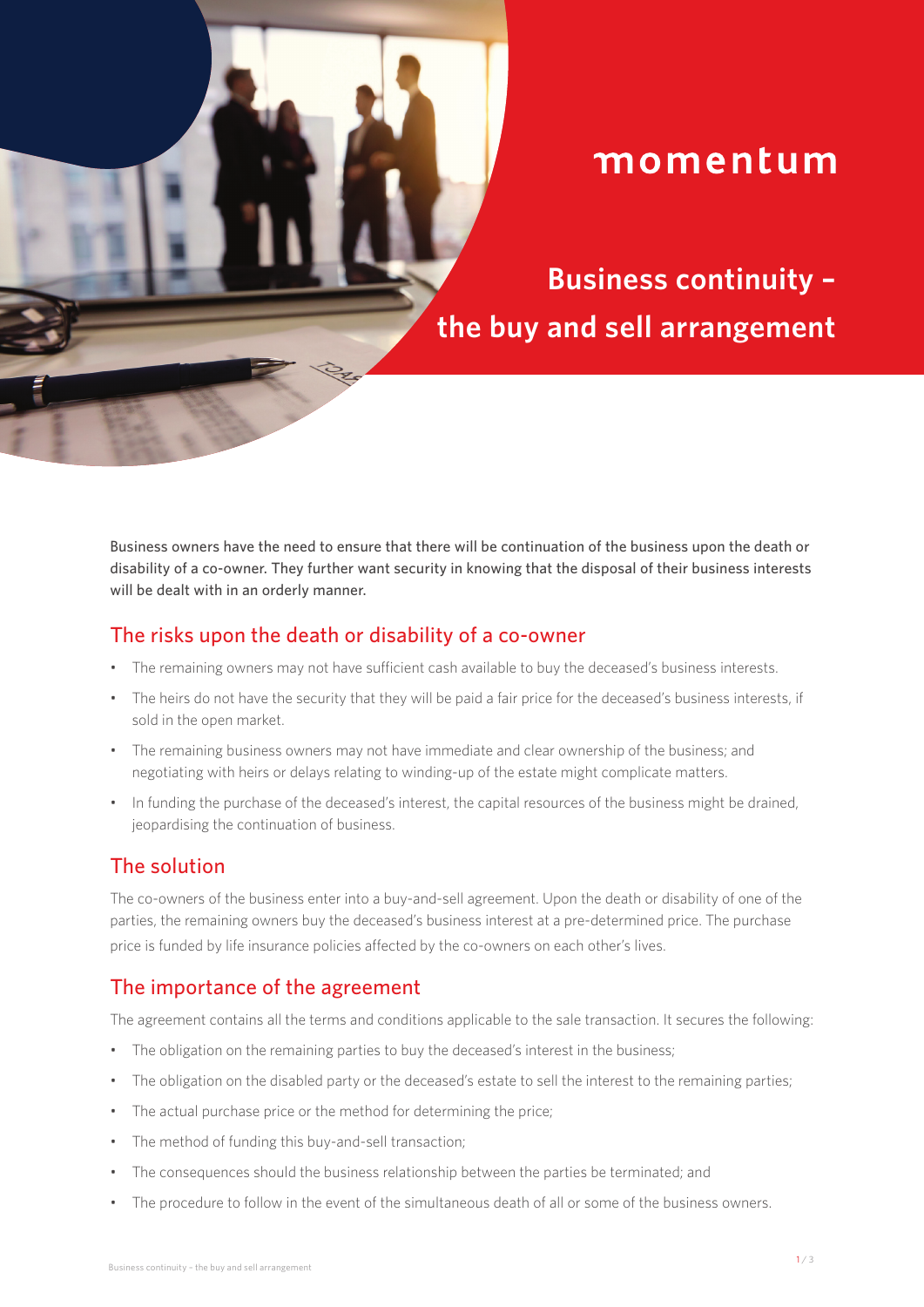# Benefits for the co-owners

- The seamless continuation of the business is ensured;
- No outsiders will be involved in the business and they can continue unhindered; and
- The funds are available to ensure that the transaction can be concluded swiftly.

# Benefits for the dependants/beneficiaries

- They will inherit a capital amount instead of an interest in a business they have no knowledge of;
- The capital received can be invested to replace the loss of income experienced; and
- The capital can assist with the overall estate planning of the co-owners and their families.

#### Technical information

#### The structure

There are two structures that can be considered when implementing a buy and sell arrangement. It will be illustrated by using the following example:

A, B and C are shareholders in the company ABC (Pty) Ltd. A owns 40%, B 35% and C 25% of the shares in the company. The parties wish to enter into a buy and sell arrangement and would like to insure each other's lives for this purpose.

# Traditional structure

The traditional structure entails that each shareholder has one policy on his/her life with the remaining shareholders being the co-owners of that policy. In the above scenario this will result in the following structure:

| Policy on the life of A | Owned by B and C |
|-------------------------|------------------|
| Policy on the life of B | Owned by A and C |
| Policy on the life of C | Owned by A and B |

The ownership of the policy will be according to the proportionate shareholding of each shareholder.

## Alternative structure

The alternative structure is generally used where there are a larger number of shareholders and also provides for ease of administration when accounting for the premium payments. It entails that each shareholder owns one policy on the lives of all the other shareholders. In the above scenario the structure will be as follows:

| Policy owned by A | $\Box$ On the life of B and C |
|-------------------|-------------------------------|
| Policy owned by B | $\Box$ On the life of A and C |
| Policy owned by C | On the life of A and B        |

The sum insured on each life will be equal to the proportionate sum that is required by that policyholder to purchase his/her proportionate share.